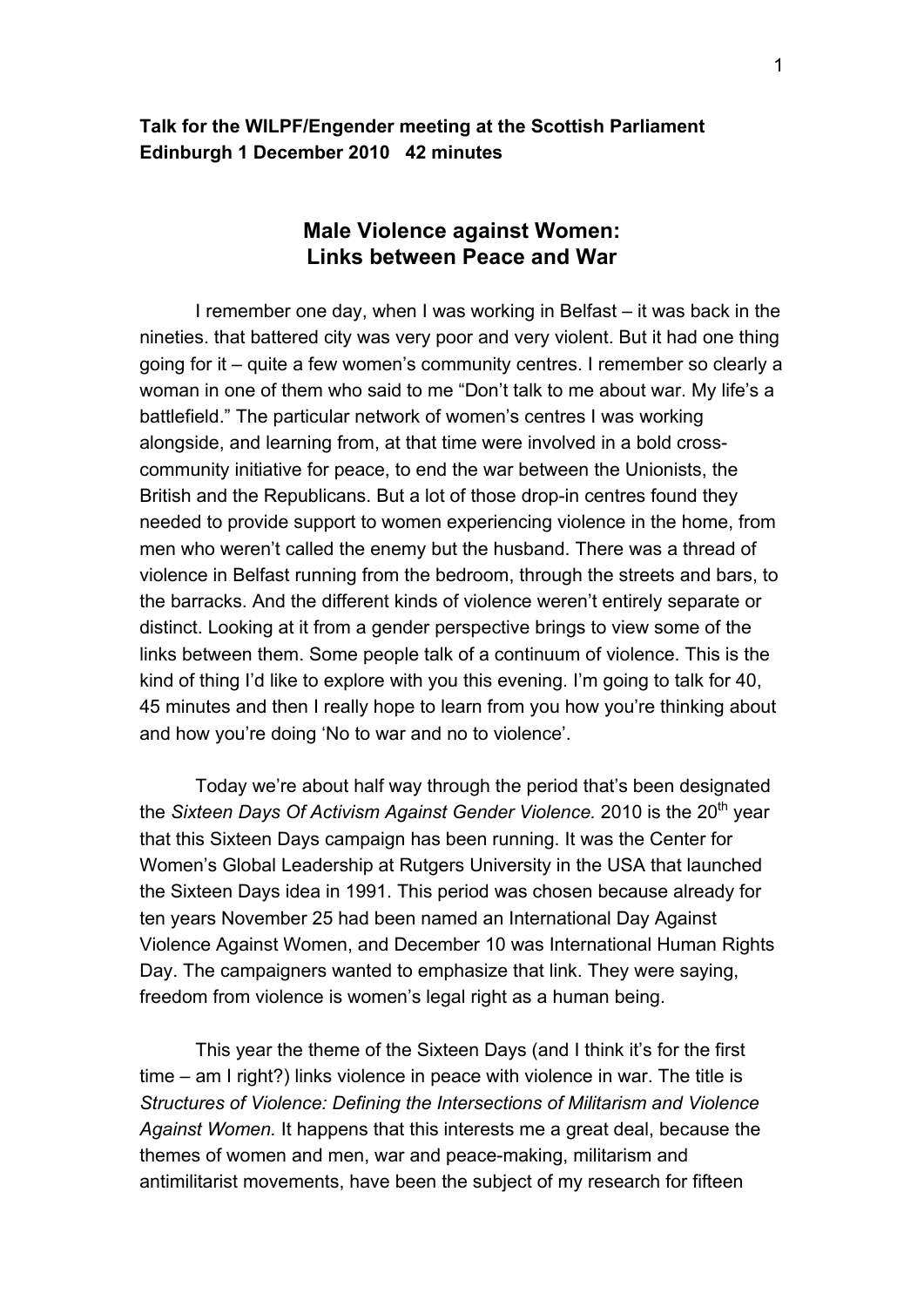years or so. And I guess it's been part of my sense of self and belonging for twice as long as that. A lot of my dearest friends today are women I first met in the 1980s when we got together in North London to support the Greenham Common Women's Peace Camp, protesting against nuclear missiles.

 The organizers of this years Sixteen Days campaign introduce the theme, on their website, by saying quote "We, as defenders of women's human rights, have a responsibility to look more closely at the structures in place that permit gender-based violence to exist and persist. After much consultation with activists, organizations, and experts from around the world, *militarism* has emerged as one of the key structures that perpetuates violence." They go on to say, "While there are many different ways to define militarism, our working definition outlines militarism as an *ideology* that creates a culture of fear and supports the use of violence, aggression, or military interventions for settling disputes and enforcing economic and political interests."

So, yes, *militarism* is an *ideology*, and a very pervasive and persuasive one. For convenience, a different name is usually given to the social structures and practices that spring from the ideology, or that the ideology legitimates. It's called *militarization.* Militarization means the national and international military commands and their armed forces, the military-industrial complex that furnishes the materiel of war, and the arms trade that distributes it. It also includes the processes of war planning and preparation, war-fighting, armed peace. But in everyday speech people often use the two words, militarism and militarization, interchangeably and I'm afraid I'm likely to do that in this talk.

 When we're looking for the links between war violence and violence against women in peace time, I think we need to look for causality, influence, flowing in both directions. Put briefly, violence in our everyday cultures, deeply gendered, predisposes societies to accept war as normal. And the violence of militarization and war, profoundly gendered, spills back into everyday life and increases the quotient of violence in it.

 To think about the first flow first…My last research project took me to visit women antiwar activist organizations in 12 countries. One of the things I tried to learn is what they think are the roots or causes of war – so as to know what it is that they feel they need to tackle if they're to reduce militarization and end armed conflict. Of course they were all pretty clear that capitalism, the greedy, global ambitions of corporations, are one cause of war. And then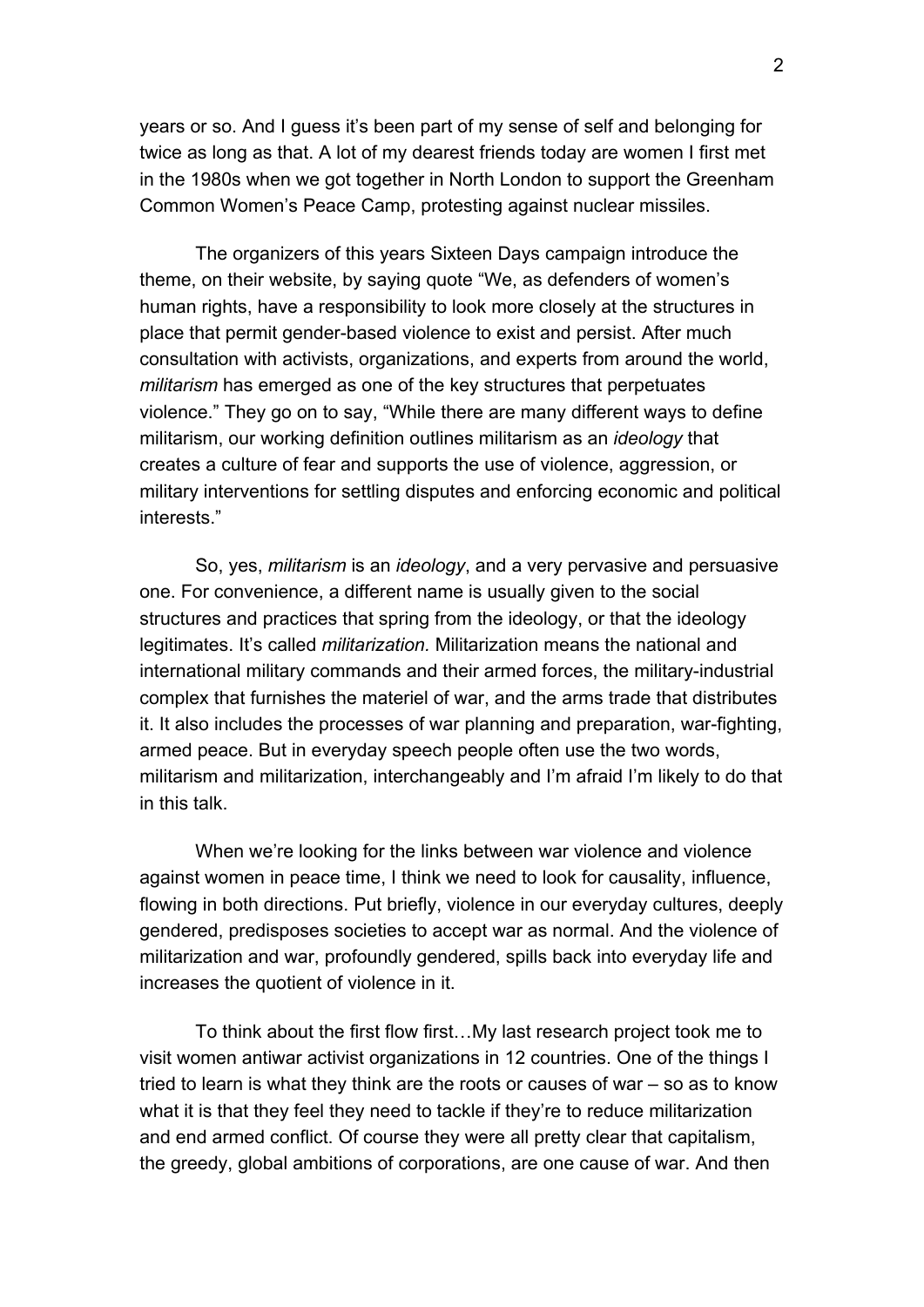again, nationalism, state claims to territory, or the struggle for religious and ethnic supremacy, in some places women can't fail to see those things as causes of war.

But the reason these were women's, indeed feminist, antimilitarist organizations, is that the mainstream mixed peace movements of men and women that they're part of seem to them to be missing something. They point to patriarchy. They're not afraid of that old fashioned word. Patriarchy, gender relations that involve male supremacy, violent hierarchies of men and complicit, compliant or victimized femininities, that seems to them to be something to do with war. Not in the same immediate sense as those other causes of war, but present as a root cause, a predisposing factor.

That leads feminist antimilitarists to look at some of the same things that feminists addressing violence against women in peacetime are looking at. How ordinary boys and men learn to be combative, to use, to invest in, their bodies as forces of coercion, to use fist, head, boot and penis as weapons to exert dominance, to get the things to which they feel they're entitled: the respect of other males, the obedience and sexual submission of women. They find themselves looking at everyday cultures and the part they play in making war thinkable and do-able.

Conversely, what about feminists whose main focus is on violence against women in peacetime? I've done no research in that field. But I would hazard a guess. I suppose they (and perhaps its some of you in this room) find they need to be alert to the penetration of militarization, the feedback from war, into everyday life and culture. Some of you may know the work of Cynthia Enloe, who's written a string of really useful books in which she shows how militarization is much, much more than the obvious bristly things – helicopter gunships and kalashnikovs. It's threaded intimately through our lives – it's in the videos and films we watch, in the way products are styled and marketed, the language we use without thinking. Maybe research in this field in the UK is showing, as it is in some other countries, that war doesn't just bring inflict rape on enemy women - it also increases domestic violence at home. And I know some people are researching violence in military families.

 I think I'd like to tell you about a couple of situations I've been studying where it's possible to see rather clearly the connection between the violence of armed forces and violence in civilian peacetime life, what part gender plays in it, and what some women are doing about it. The first is in Okinawa, the islands at the southern tip of Japan, where there's an impressive group of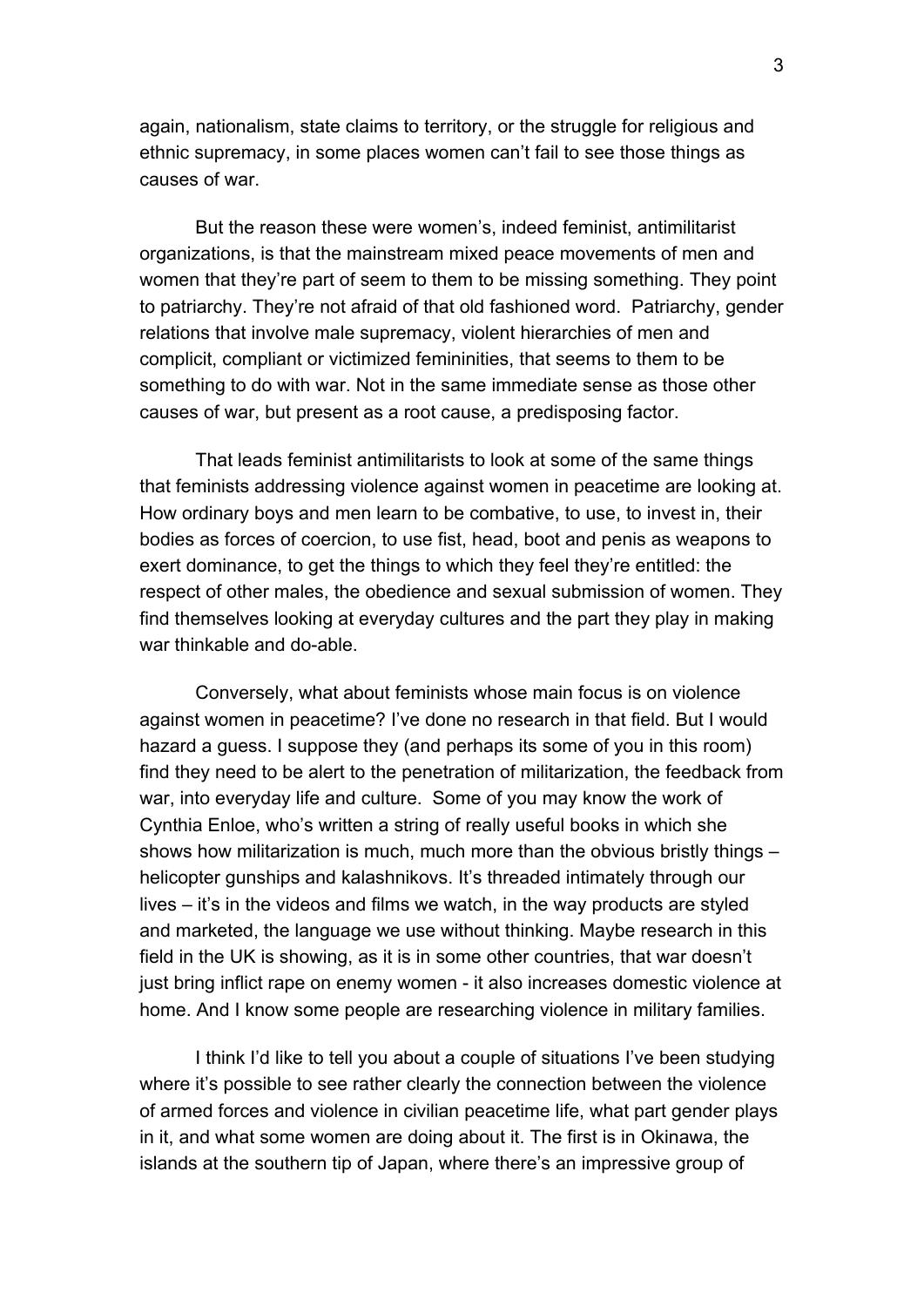women who call themselves Okinawan Women Active Against Military Violence. OWAM for short. (I think some of them may have visited Edinburgh once?) The second case involves Uganda, another continent, a different world, where I've been looking at the work of the International Action Network on Small Arms and Light Weapons (IANSA) – and particularly at their current campaign 'Disarm Domestic Violence'. And to wind up, maybe we can think about ways we might strengthen our movements, both against violence against women, and against militarism and war.

#### **Okinawa**

 First, Okinawa. It's a cluster of islands way way to the south of the main territory of Japan. It's capital, Naha, is nearer to Taipeh than to Tokyo. It was once an independent kingdom, but was occupied by Japan and incorporated into the Imperial state. A lot of Okinawans still resent Japanese hegemony. But they also feel colonized by the USA. After the Second World War, the US continued to control Okinawa long after the Occupation of Japan itself was ended. Today 75% of the massive US military presence in Japan is actually on the islands of Okinawa, which are less than 1% of Japan's land area. The place is groaning under the weight of concrete and razor wire. Nowhere is free of the roar of helicopters and armoured vehicles. Or the demands of US soldiers for rest and recreation – in other words, access to women's bodies.

 The organization Okinawan Women Act Against Military Violence was set up in 1995. A group of feminists from the islands had been at the  $4<sup>th</sup>$  UN Women's Conference in Beijing, and when they got back they learned that three US Marines had abducted and raped a 12-year old Okinawan girl near the base called Camp Hansen. They and other women mobilized an islandwide protest. They drew a crowd of 85,000 to Ginowan Park. Half a million people signed a petition for justice, and for closure of US bases.

A couple of months later some of the women set up OWAM. First and foremost they were 'anti-*Ampo*'. The '*Ampo*' is the Security Treaty that sets the terms by which the US keeps its huge military presence in Japan. OWAM called for the removal of the US bases. In the meantime they wanted the Status of Forces agreement revised, to end the protection of American servicemen from prosecution under Japanese law. They researched and published a case by case chronology of hundreds of incidents of violence by US soldiers against Okinawan women since 1945.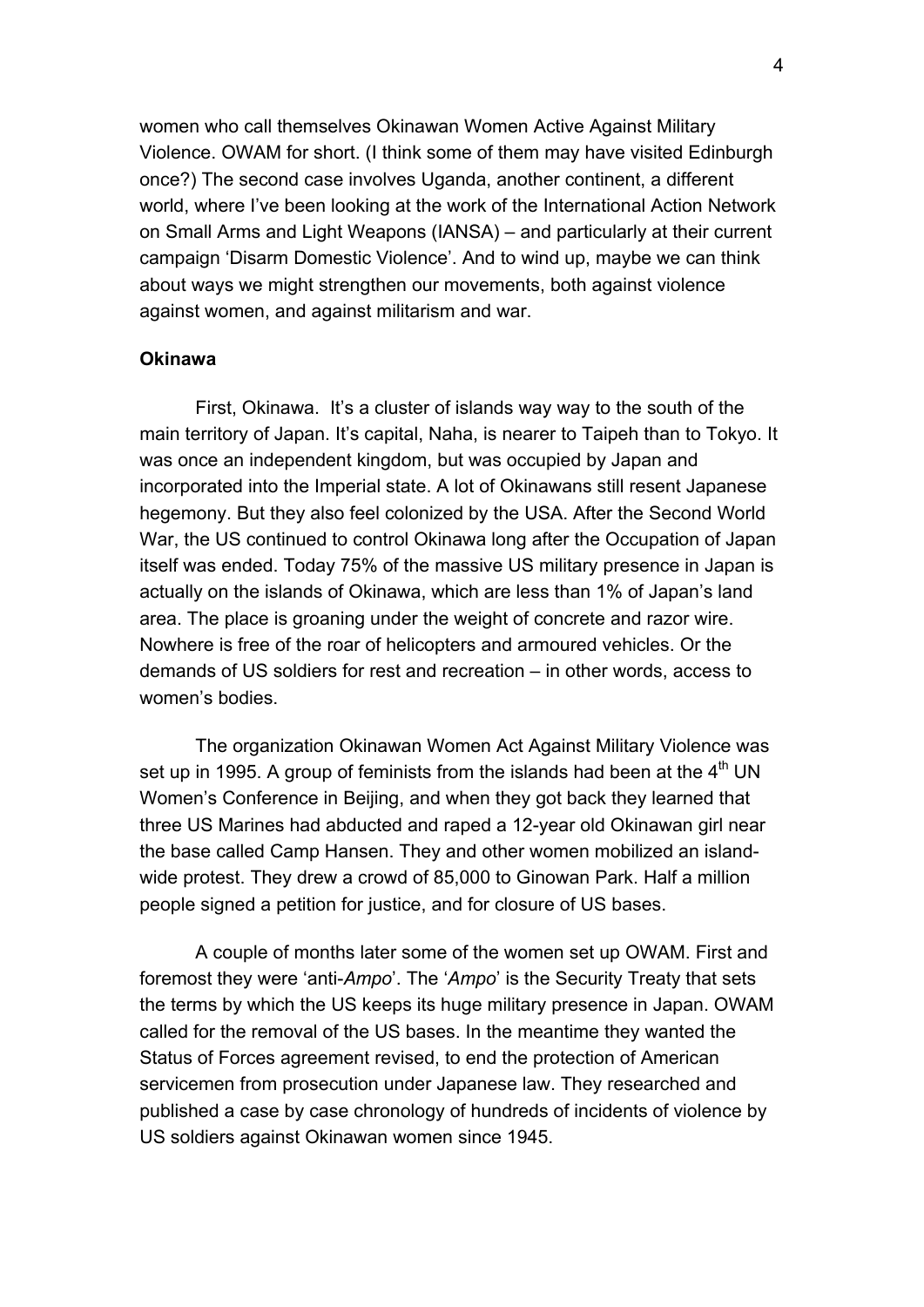Last year I went to Japan and Okinawa for my research on the political and gender dynamics of peace movements. This project is funded by the Joseph Rowntree Charitable Trust and four other charities. My partner in the Japanese case study was Naoko Ikeda, a doctoral student at York University in Toronto, who made a wonderful research companion and really helped me to make sense of what we found in Japan and Okinawa. Among other adventures, we spent time with OWAM, joining their activities and talking with the women. A specially important informant for us was Suzuyo Takazato, a founder and now coordinator of the organization.

OWAM are an integral part of the mainstream (male and female) antimilitarist and peace movement of Okinawa –a well-known and respected part of it. But they're different in a particular way. Yes, with the rest, they join protests against threats of massive violence. For instance the patrols high in the sky and deep under the oceans that the USA call their 'nuclear umbrella' over the North Pacific. What's different about OWAM, though, is that among the forces of coercion they perceive as threats, as wrong, along with nuclear submarines, they include the fist - or the erect penis – of the individual perpetrator of violence. These may be puny little weapons on the scale of physical force but they're devastating to the individual victim. OWAM allow for absolutely no separation between the issue of the Security Treaty and the issue of women's sexual abuse and their right to security.

What's more, if a rape occurs, before they ever organize a campaign about it, they'll seek out the woman, ensure she's getting medical care, ensure the police are treating her right. The individual survivor matters to them, more than anything else. That's where their politics start. They work at one extreme of the continuum of violence – where the woman is.

There's something else though. Foreign soldiers are not the only perpetrators of rape and domestic assault in Okinawa. Given that the population of Japanese and Okinawan males is much greater than the number of American males, it's likely they account for a pretty large proportion of the total of gender-based violence on the islands. Some of the women decided to act against sexual violence in the civilian population by establishing a sister organization to OWAM, the Rape Emergency Intervention and Counselling Centre – REICO. It's a support organization for women who are threatened by violence or suffer rape from whatever source. They work closely with OWAM and are vocal about the link between the presence of the bases and the violation of women's human rights. But importantly they assert the reality of sexual violence in Okinawan society. They say, 'Whether the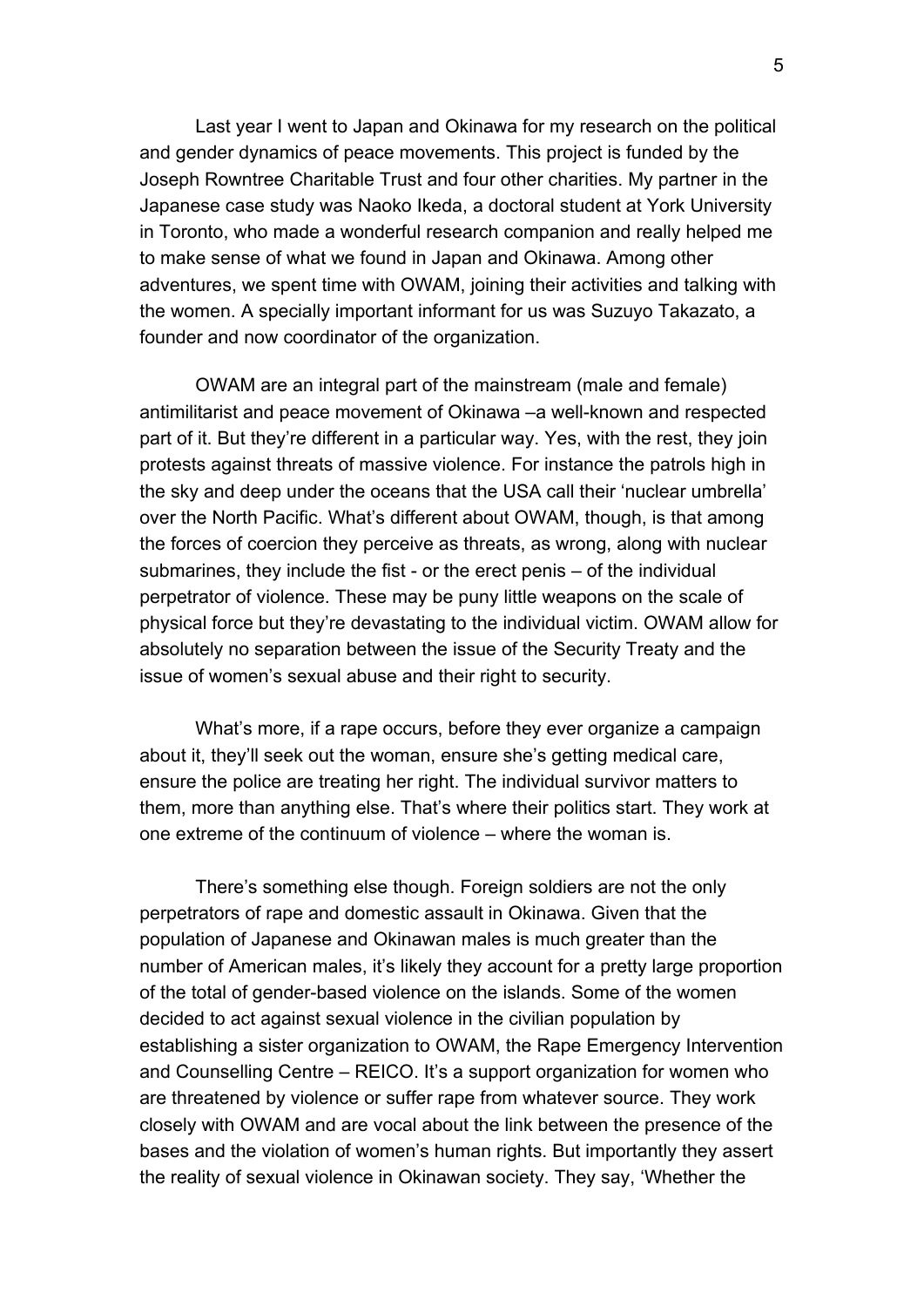perpetrator is a US serviceman or a Japanese, our shared anger is against sexual violence itself

Each new military rape adds energy to the mainstream anti-base movement in Okinawa, the mixed movement of men and women. But the responses can be problematic. Often the mainstream movement use the rapes to fuel anger against the US military, the Japanese government and the Security Treaty. And that polemic against American men can be quite nationalist and patriarchal. "Look how they trample on 'our women' and 'our Okinawan land!" OWAM resist this exploitation of the woman victim.

Also, another thing - the media and public opinion often allow prostitution to cloud the issue of rape. Brothels cluster in camp towns around the US bases in Okinawa, as in other countries. Of course it's questionable to what extent the prostitutes involved are working under their own free will. A lot come from the Philippines and other Asian countries. All of them are poor, driven to work overseas to maintain themselves and dependents. Some are 'trafficked', virtually enslaved or tricked into prostitution. All the same, popular and media opinion often represents prostitutes as delinquent women, selling themselves for US dollars. OWAM and REICO refuse this representation of sex-workers.

They point to a double standard here. Prostitution in Japan used to be organized in legal brothels. When the government presented a Prostitution Prevention Law for the approval of the Okinawan legislature, it was rejected several times before it got through. Why? It wasn't said openly but everyone knew - the dollars earned through the sex trade were a valuable addition to the Okinawan economy. More publicly it was argued that if you didn't have organized and legal prostitution the supposed 'needs' of US soldiers would be unsatisfied, resulting in yet more rape. In fact, a certain category of Okinawan woman was pushed towards serving as prostitutes for the US military. Whatever one thinks of the argument from 'need', it's certain, as Suzuyo reminded us, that 'raped women and prostitutes are not separate phenomena. It's the structural violence of militarization, she says, that produces both effects.'

So for the women of OWAM the US bases issue isn't just to do with land, the space they take up, which is the key issue for the mainstream anti*ampo* movement. They continually assert the connection between the use of force at different scales, by different perpetrators in different locations with different motivations. They believe militarized gender relations, or the other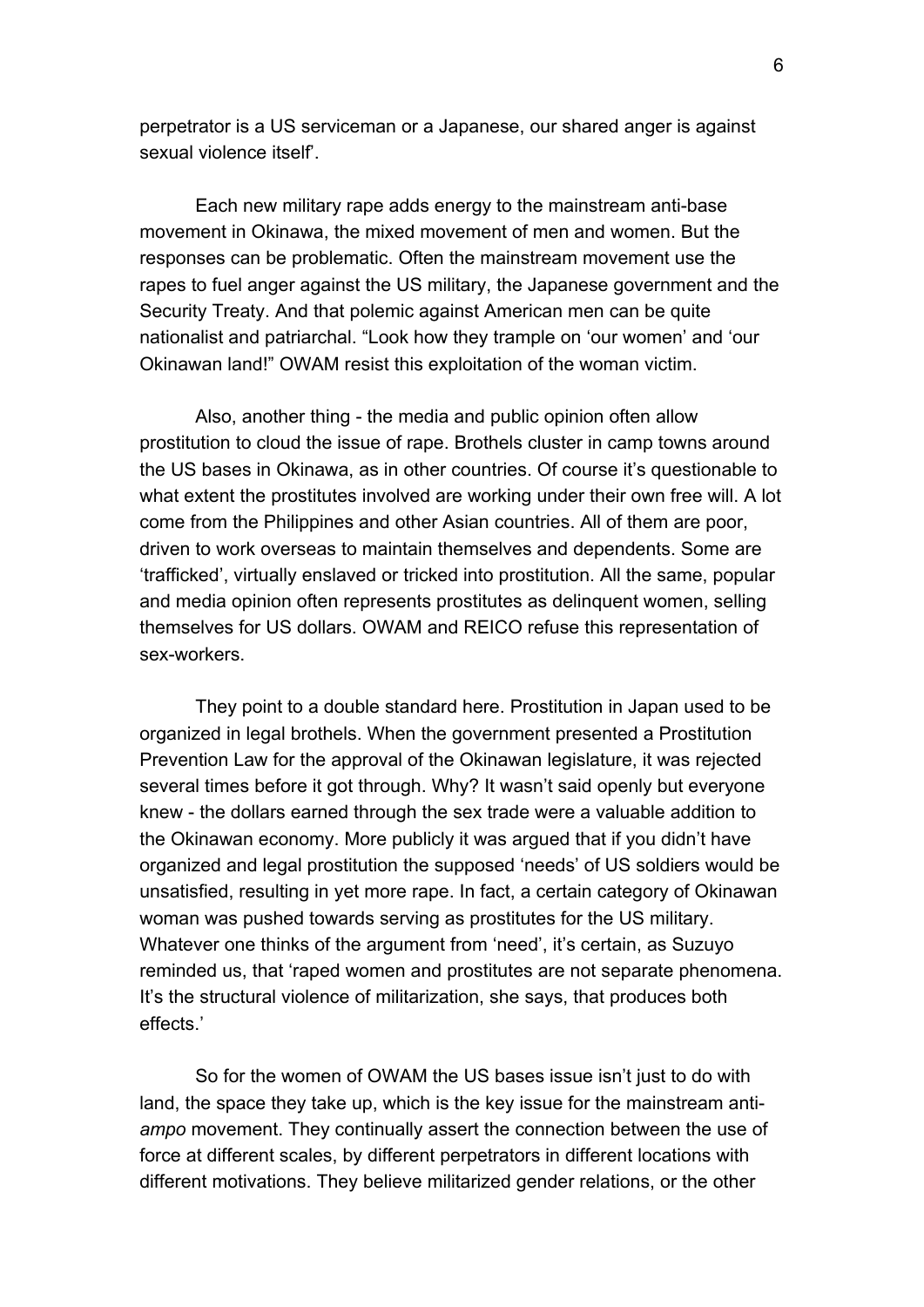side of the coin, gendered militarism *is* the connection. The military, OWAAMV claim, is a violence-generating system. Patriarchy is a violencegenerating social order. Violence against women is a significant part of global violence.

#### **IANSA and Uganda**

To move on to my second story…this is about the category of military equipment called quote 'small arms and light weapons' - basically anything that can be carried and used by a single person without a vehicle. What it most often refers to is guns – everything from the pistol to the assault rifle, like the AK-47. You can see a gun, the classic hand gun particularly, as a weapon that has a very movable, flexible place in the continuum or spectrum of violence. It's in the state armouries, and it's under the pillow.

There's an international Ngo whose objective is to rid the world of small arms and light weapons. It's called IANSA, the International Action Network on Small Arms, and it's headquarters staff and small office are in London. It works through affiliated NGOs addressing the small arms problem in a lot of different countries.

In the way that the anti-nuclear lobby are currently campaigning for an internationally binding treaty to ban nuclear weapons, so the NGOs working on small arms at international level are calling for an internationally binding Arms Trade Treaty, including, at the bottom end of the scale of weaponry, small arms. There's still a way to go to get that – and the main opposition to it has been the US government! But the concerned NGOs have had one success already. Their research and documentation of the problem, and the pressure they've applied, has resulted in an initiative at the United Nations. In July 2001 the UN held an inter-governmental conference on 'The Illicit Trade in Small Arms and Light Weapons in All Its Aspects'. A practical measure came out of the conference, a Programme of Action. Member States signing up to it are committed to passing laws to end illicit production, sale and ownership of small arms; to introduce better programmes of disarmament, demobilisation and reintegration of combatants after conflicts; to identify and destroy stocks of surplus or illegal weapons and introduce tougher licensing laws.

Unfortunately, the Programme of Action contained only one reference to gender. In paragraph 6 of the Preamble there's one derisory observation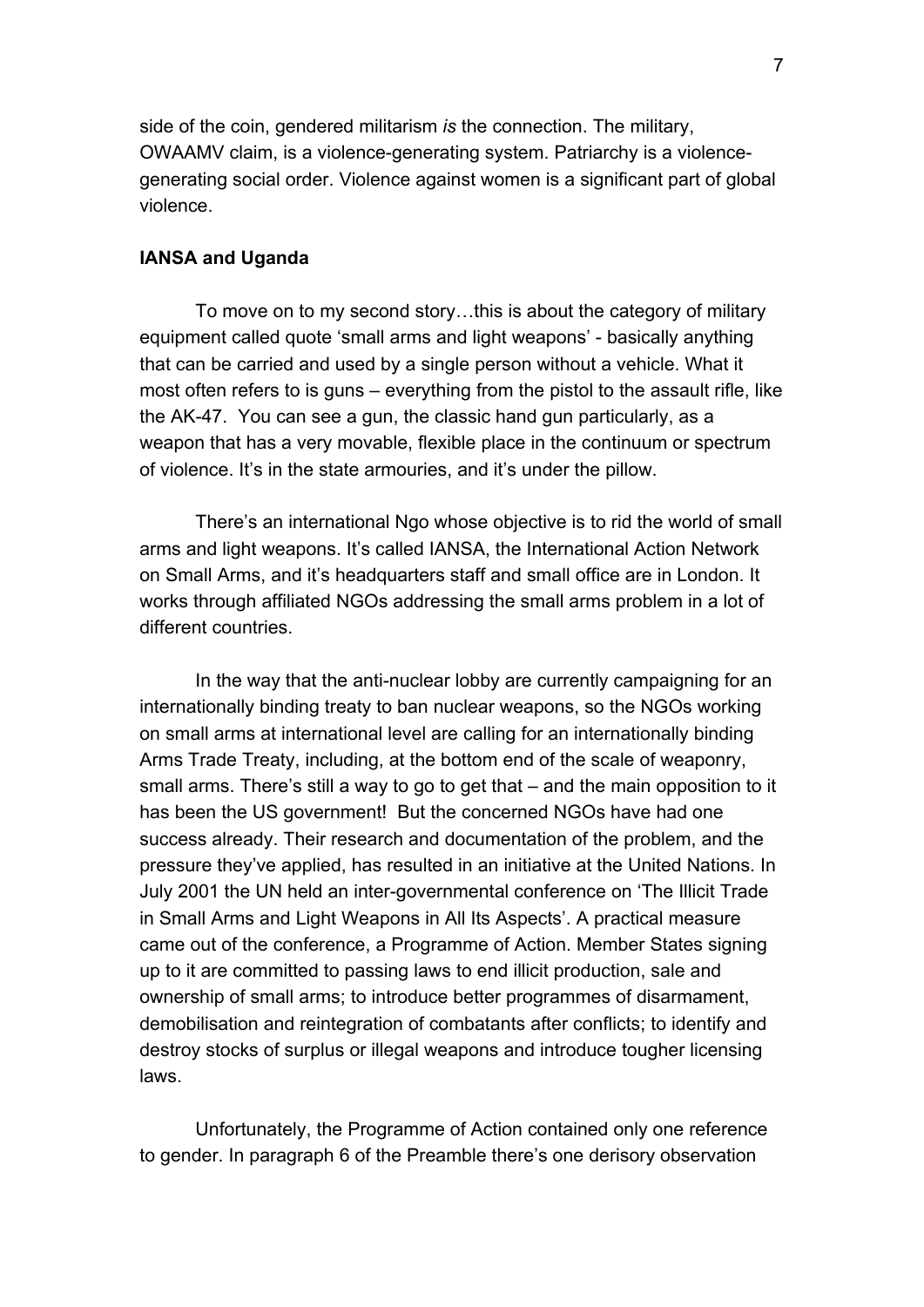that the illicit trade in small arms has disastrous consequences for children quote "as well as a negative impact on women and the elderly."

A few years on, IANSA established a Women's Network, which supports feminist anti-gun groups that have sprung up in a lot of countries. Together they are telling the international institutions and governments just how serious that negative impact on women is. Also, they're shifting the emphasis from women to gender. They're saying the gun problem is intrinsically gendered. More precisely, masculinity and guns go hand in hand. Men are overwhelmingly the sex that manufactures, sells, buys, transports and uses small arms, whether legally or illegally. Violence against women is endemic in all societies and when firearms are present the risk to life increases dramatically. A study of femicide in 25 developed countries showed that rates of death are higher in contexts where guns are prevalent because guns increase the lethality or risk of death in violence. True, the great majority of victims of gun violence are males. But male-on-male violence too, women say, can be understood as a gender issue – one aspect of it is patriarchal rank ordering.

Of course we can't ignore the fact that women are sometimes implicated in gun use and handling. Sometimes they participate in storing, smuggling and hiding weapons. Women and girls in some circumstances also benefit, or think they do, by being associated with men, uniformed and otherwise, who carry guns. Either they feel, rightly or wrongly, protected by their partner's weapon, or they feel it gives them a reflected status. Women are increasingly being enlisted to the state armed forces and police forces that were once the exclusive preserve of men. (And I guess we need to think about how for girls today the only apparent alternative to stereotyped feminine roles is to emulate men and boys.) Women are also recruited to insurgent militias, very often as forced conscripts or by abduction, but sometimes as motivated volunteers. However, as it's often pointed out, women bearing and using guns are often, even usually, also victims of the men who command them. They are simultaneously perpetrators and victims of violence.

A lot of research by now shows how gun ownership contributes to the sense of self of men and boys, how it's part of a certain construction of masculine identity. It makes you a man among men. And one aspect of that is that a gun is felt to promise access to and control over women. The findings suggest that what has to change, if the world is to be rid of guns, is men – or more precisely the hegemonic masculinity that mandates, even requires, a man to be disposed to the use of force to assert his power over women and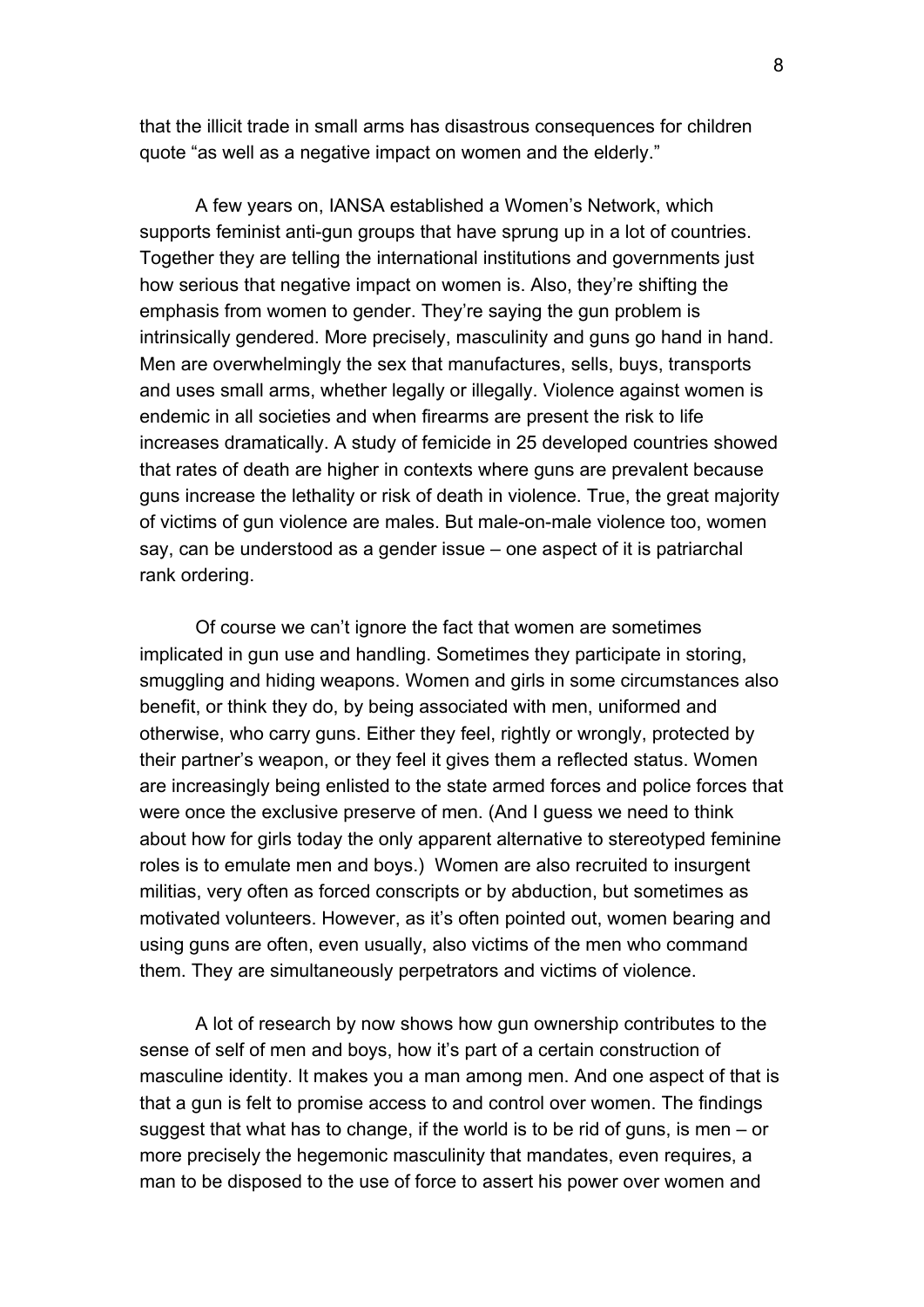other men. But the gender significance of control of the forces of coercion goes beyond individual behaviour. Other studies have shown how massive national arsenals are motivated in part by the state's need to demonstrate a virile posture in international relations. IANSA Women's Network have pulled this research together and now campaign energetically for a recognition of the link between masculinity and gun violence.

Sarah Masters, the coordinator of the Women's Network was my research partner in this case study. We had a wonderfully productive time travelling together to Uganda. We went to join in their activities for the Week of Action against Gun Violence that IANSA organizes worldwide and to interview men and women there.

Uganda is awash with small arms and light weapons, the by-product of many armed conflicts. There were wars of succession after independence in 1962 between the regimes of Milton Obote, Idi Amin and today's President Museveni. These fomented resentments of tribal and regional kinds, one result of which was the rise of the Joseph Kony's Lords Resistance Army in Northern Uganda and the terrible violence it still inflicts on its own forced recruits and those it deems its enemies. A second war zone is the pastoral Karamoja region in the east. Cattle raiding is traditional here and has always resulted in some death and wounding. But this has become incomparably worse since Karamojong men found a cache of several thousand assault rifles abandoned by Idi Amin's troops. The new gun economy is wrecking havoc in everyday life. Traditional gender relations are an important factor here. A Karamajong man is not considered a man till he marries. A wife will cost him about thirty head of cattle. If he doesn't have a gun he can't steal that many cattle. So he can't marry. As a result, the patriarchal hierarchy, the relation between older and younger men, and women, is in turmoil in Karamoja. The Ugandan state makes efforts at gun control, in Karamoja, in the North. But when its social and economic incentives fail, as they usually do, the security forces going in with their own guns blazing. Many of the guns in the hands of ordinary men and criminal gangs in Uganda have leaked into the community from the police and army.

An important fact I discovered about Uganda is the strength of its women's movement. I was just so struck by how, out of the poverty and underdevelopment of Uganda, with all the difficulties of rearing children, getting an education, earning a living, so many strong, competent, creative, feminist women have emerged. One of them is Marren Akatsa-Bukachi – a Kenyan woman working in Kampala, as coordinator of EASSI, the East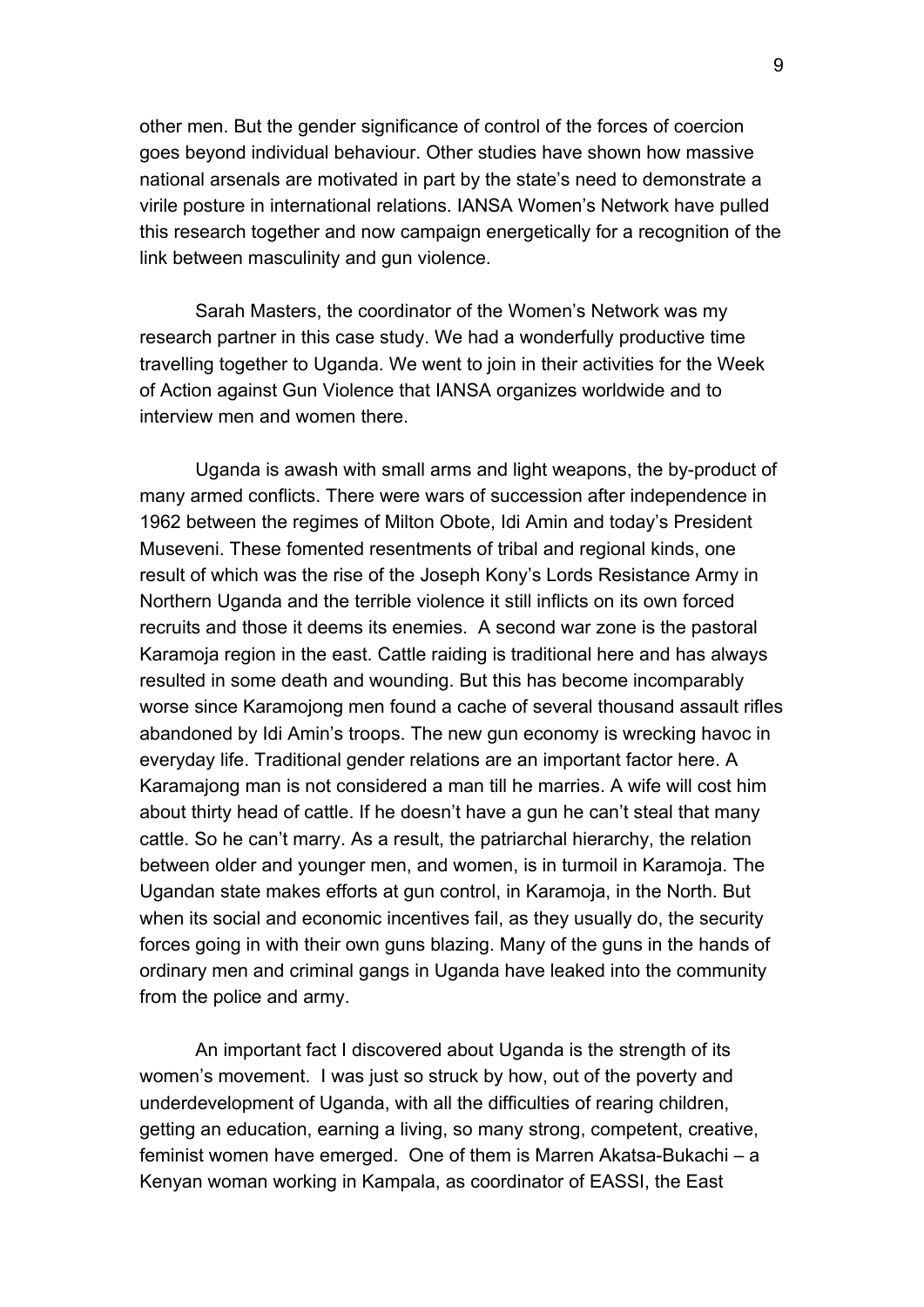African Sub-regional Support Initiative for the Advancement of Women, which is affiliated to IANSA and its Women's Network. She told us, 'The women's movement is very strong, here, very feminist. Feminists have a different way of looking at things.' She talked about their Charter of Principles of African Feminism. A lot of feminists are active in NGOs dealing with trying to bring peace, to demobilize and disarm, and reduce levels of violence in Uganda. EASSI is one of them. We had a chance to meet and interview members of others, all members of the IANSA Women's Network. We also met and interviewed men from the local Uganda and Horn of Africa branches of IANSA, and men on the government side, responsible for implementing the UN Programme of Action on small arms. We attended the ceremonial destruction of a stockpile of ammunition!

But the most informative moment for us was attending a day conference on IANSA's Disarm Domestic Violence campaign, which has been taken up in thirty countries including Uganda. The campaign basically says – wherever there's domestic violence, guns exacerbate it. Get rid of guns if you want to save women's lives.

Women in Uganda are acutely aware of the gun problem. Guns are commonly used to threaten and subjugate women. What's more, men's behaviour towards women has been changing in recent years. Rape has become more common, both in armed conflict and out of it. So has domestic battering. In parallel with the increase in domestic violence has gone an increase in the presence of guns in the home – and with it the severity of attacks on women. The wounds caused are more serious, assaults are more lethal. The presence of a firearm deters intervention and assistance by others. A retired Judge, Mary Maitum, told us that for a woman to successfully bring a case of rape in the courts she needs to show evidence that she 'resisted'. There's no possibility of physical resistance if she is threatened with a gun. So a rape survivor's chance of getting justice in the courts is greatly reduced.

Now, the Ministry of Internal Affairs in Uganda is drafting a new law in response to the UN Programme of Action. It will impose much more control over civilian access to guns. You'll have to have a licence before you can buy a firearm. Anyone currently in possession of a gun will have to bring it in to the authorities and apply for a licence.

The question is, what will the conditions of licensing be? A clean criminal record, yes, for sure. But which crimes will count? Women are saying, You talk about guns falling into the 'wrong hands'. You usually mean 'criminals' and 'terrorists'. You should consider any person convicted of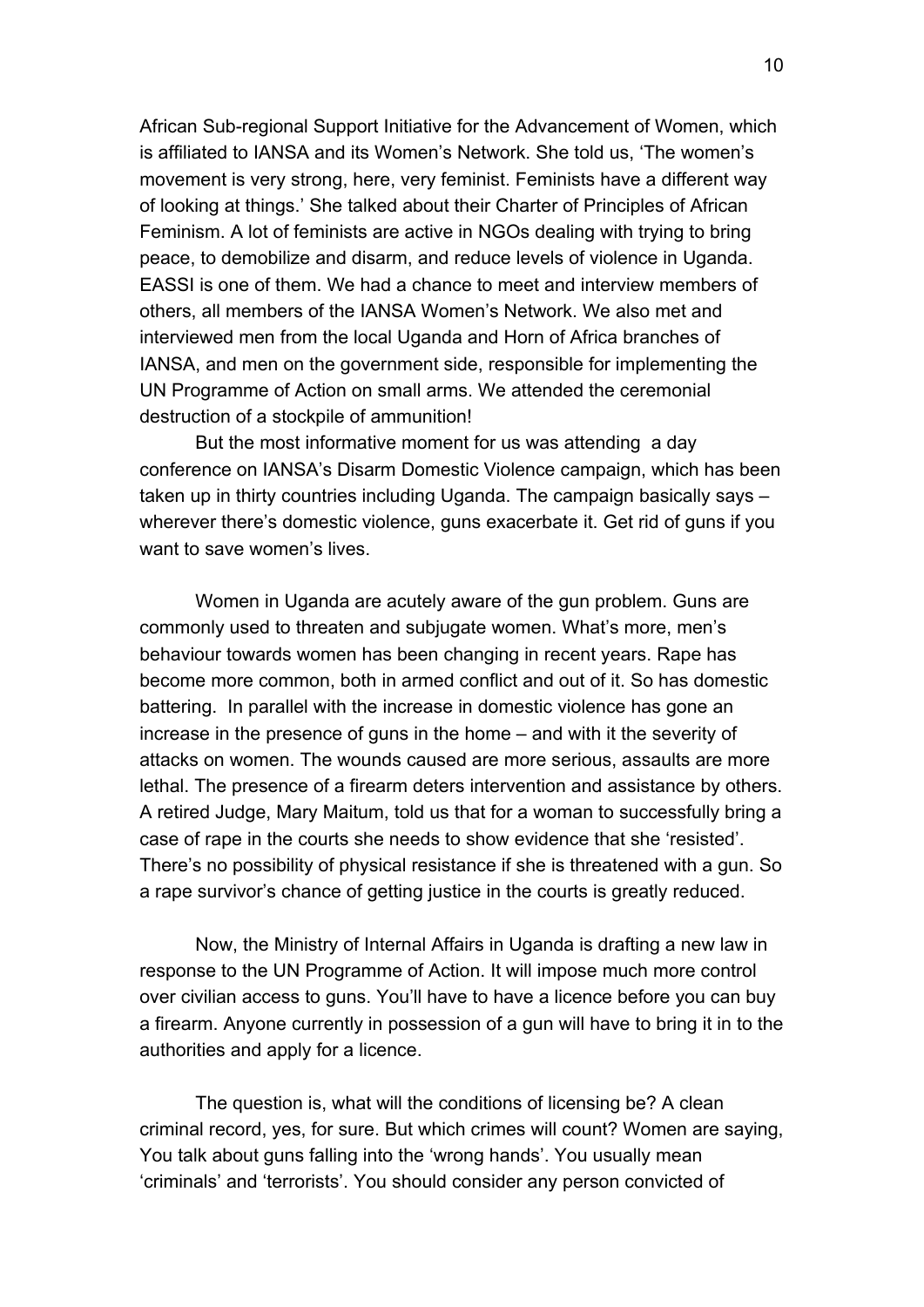gender-based violence as 'the wrong hands' and ban him from owning a firearm.

The issue caused quite a lot of disagreement at the conference. Some women wanted a licence application to be rejected if there had even been a charge or complaint of domestic violence against an applicant – even if it didn't result in conviction. Some went further. They'd like the law to require the applicant's spouse or partner to affirm her agreement to her man getting a gun before a licence is issued. She should be given a simple power of veto, quote, 'the woman knows best'. One man – he was actually one of those drafting the new law, said they were not going to include spousal consent 'because in the context it would just not be acceptable.' Others agreed, it would give much too much power to the spouse or partner. To overturn men's historic authority in such a way would destabilize family, community and society. And so the debate went on. A wife or partner might oppose the man getting a licence out of pure malice, one man said. And of course there was a realization that it would be very difficult and costly for a woman to speak out against her husband getting a gun licence, so long as she remains in the marriage and household. The women's and community groups present at the conference stressed that, whatever the details, there *must* be harmonization of gun law with domestic violence law.

Sarah and I came away from this case study feeling that the major international and state actors are bringing one approach to the gun problem a technicist, 'expert' approach, founded primarily in the experience and knowhow of the security sector. They address the weapon, rather than the violence, the hardware rather than the hand that holds it. By contrast women (and in general civil society actors, the NGOs, in which women are key activists) tend to emphasize the human, social, cultural causes of gun proliferation, looking for root causes in prevailing cultures. For instance some are working among the Karamajong for cultural change in that patriarchal family system I described. You can see perhaps how this echoes the difference we saw in Okinawa between the mainstream anti-base movements and the women's movement against sexual violence.

### **Concluding…**

 I think what these two case studies tell us is that, yes, there's a strong link between civilian violence and military violence. A light switches on for us and lights up the link when we focus on gender. And in particular on masculinity. The light switches on for the Okinawan women when they see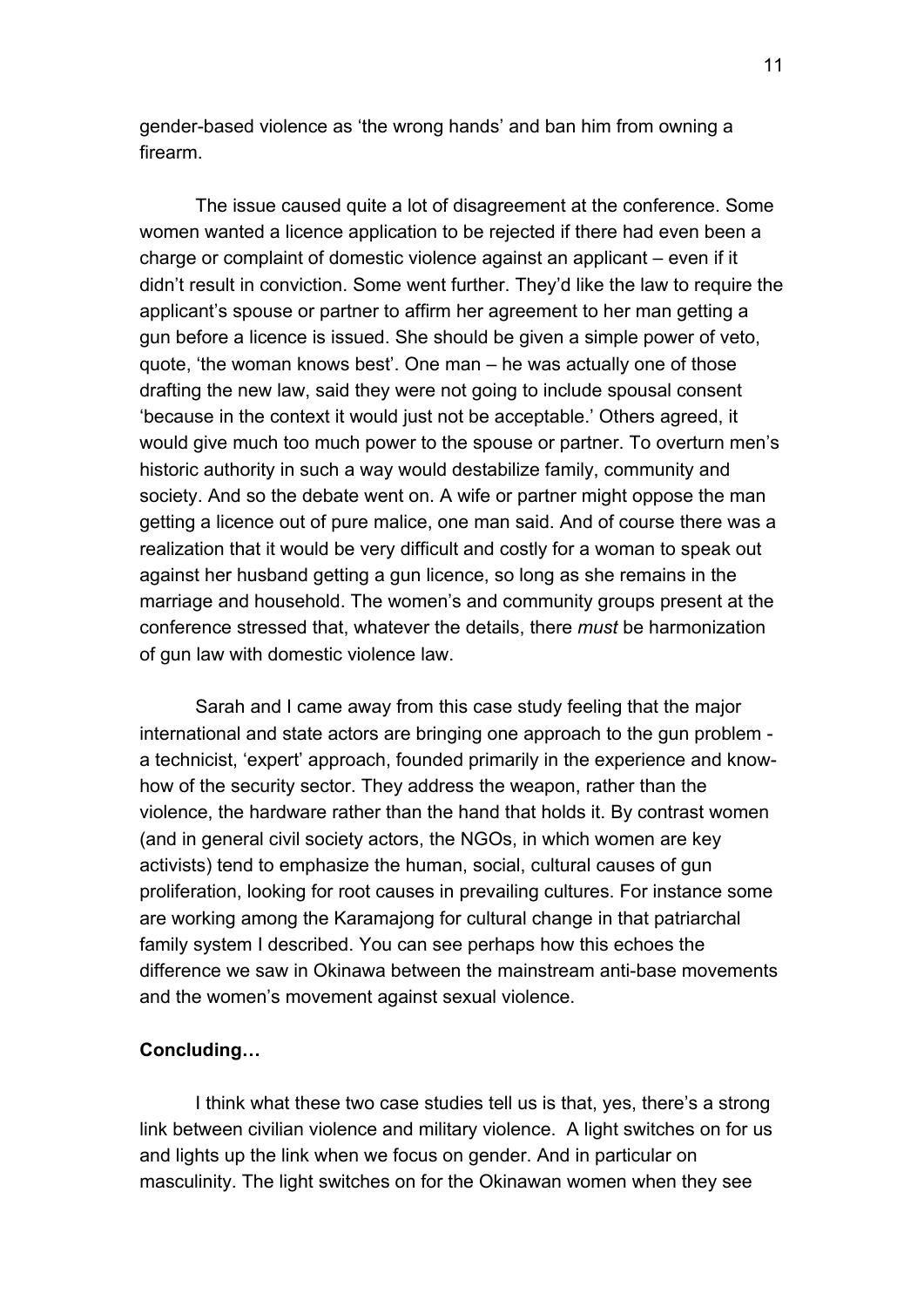three soldiers come out of their base and rape a schoolgirl. The light switches on for the Ugandan women when they see a woman in her home shot in a fit of rage by a husband using a gun he's bought from a bent policeman with the money she earned brewing beer.

 I'd like to turn briefly now to thinking a bit more what this insight, this perceived gendered link between militarism/militarization on the one hand and violence against women on the other, might suggest for our activism. And it's two fields of activism isn't it….feminist 'zero tolerance' kind of activism, which is maybe what a lot of you do; and antimilitarist, peace movement activism which is what I mainly do.

I think there are three things we probably should think about. One is, the lesson learned from the women in Okinawa and Uganda is that antiwar and antiviolence-against-women activism needs to involve huge campaigns but it also needs to involve day-to-day work for cultural change. Just what that hard, patient, time-consuming work is, we need to think about. I think some of you here, in your various projects, are doing that work. But I know in the mainstream peace movement there is not much recognition that work for gender transformation is work for peace. There are not many people doing it as conscious 'demilitarization' - yet. Work around children's toys and play would be a positive example perhaps.

Secondly, I believe we should be seeing men as a resource, and asking what are *they* doing to take responsibility for gender transformation. In the movement against male violence against women there is White Ribbon. Small - but a really important model. I don't believe (I could be wrong) that in the antiwar, antimilitarist and peace movements there is a comparable movement of men, men working together as men, and coming out and saying "don't exploit my masculinity for militarism". A few conscientious objectors, I'm thinking particularly of gay men, just a few, in the Turkish antimilitarist movement and elsewhere, have made the refusal of militarised masculinity part of their refusal of serving in state armies. I think until men do become gender activists, and in large numbers, we won't get very far.

Third, though, we can ask what we can do in our own feminist movements to bring together, better than we do, feminist perceptions of militarism as a gendered problem, and of male violence against women.

I'd like to tell you about two organizations I'm involved with in London and the difficulties we have in doing just that. I'm going to be critical of them.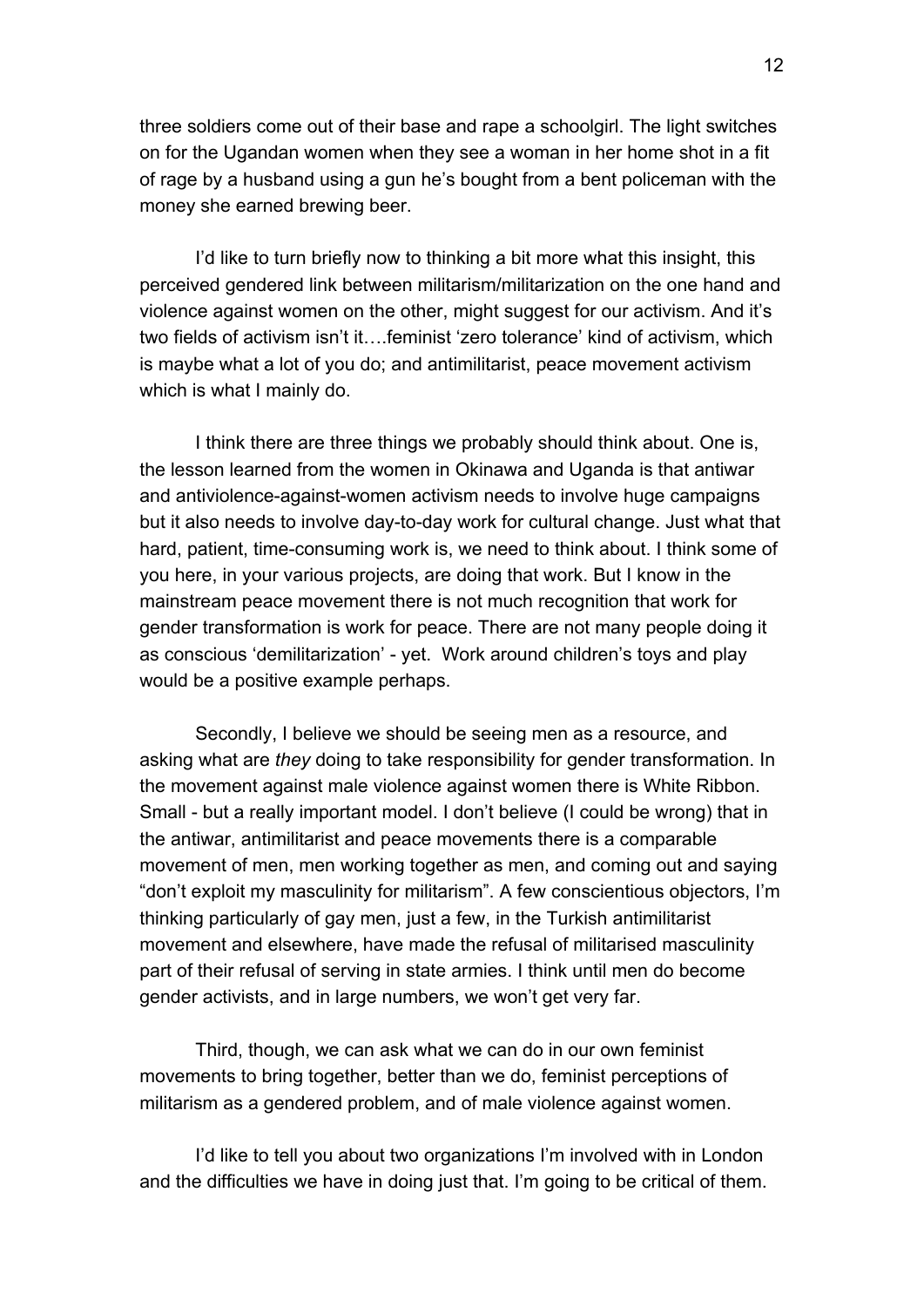But I love them to bits, both of them. So you have to see this as self-criticism. I do it only to see whether it rings any bells with you.

In London, we have a new, energetic and wonderful movement of (mainly) young women, called the London Feminist Network. This year, 1200 women turned out to their third annual Feminism in London conference. 1200 young woman calling themselves feminist – that's not been seen since the 1970s! Maybe in Scotland but not in London. Now, for this movement violence against women is a central concern. There's a strong angry focus on pornography, prostitution, rape and the objectification of women. That is essentially what LFN is about. So far, missing from the agenda have been the other many things that women suffer from: feminized poverty, death in childbirth, familial / religious despotism, theft of their resources, destruction of their environment and exploitation of their labour by multinationals, and the impact on them of armed conflict …none of that enters the chat on the LFN blog. Yet the Network has grown like topsy – and maybe I need to understand that the single-minded focus on body politics is because that's how this generation of women in London is most personally affected by male power, we begin with our own experience. But it is also my 'fault' because I could have been initiating conversations in that blog that introduce the issues I feel are lacking, such as women, war and militarism.

Be that as it may, this year, last month, some of us who have been feeling the lack of these other dimensions decided to organize a panel at the Feminism in London conference in which we tried to open up the agenda to what you might call 'full spectrum feminism'. We brought speakers from Iran, Iraq, Zimbabwe, Congo and Honduras to talk about their struggle with – all those kinds of things I just mentioned. We were the only workshop in the conference that began to address this massive array of themes. And we were aware of being out of step. We had carefully chosen to call our panel '*global*  feminism' to give it a little bit of cred with a London Feminist Network audience. If we'd called it socialist feminism, or peace movement feminism we might have had no participants at all. Actually, I have to say, a huge number of women chose our workshop, turned up for it, and joined the discussion - so we came away thinking that a lot of women do feel the need for a holistic feminism.

Now let's look at an opposite example – a feminist antimilitarist organization that's having difficulty making the link in the other direction, with violence against women in the community, in the home, in peacetime.